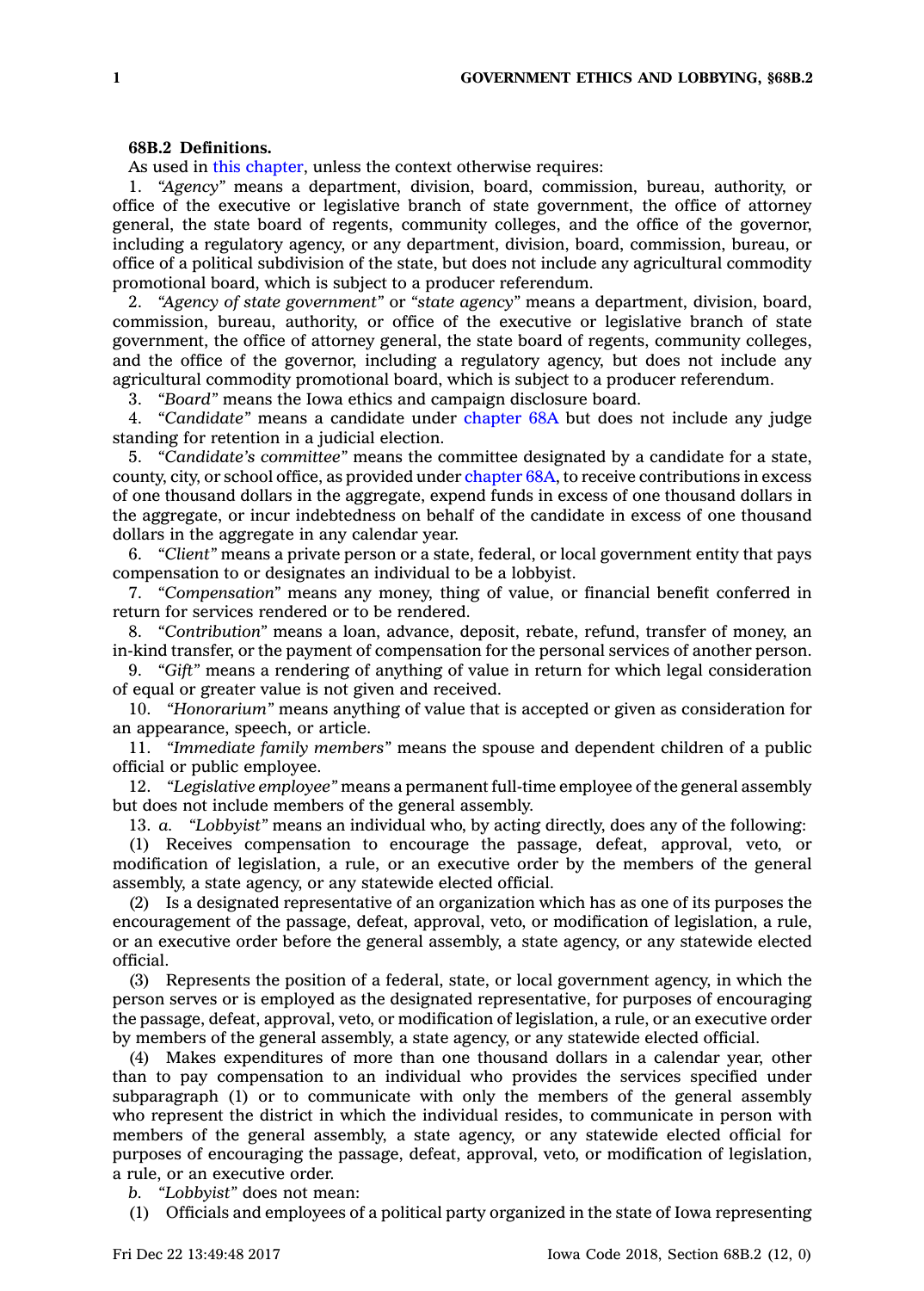more than two percent of the total votes cast for governor in the last preceding general election, but only when representing the political party in an official capacity.

(2) Representatives of the news media only when engaged in the reporting and dissemination of news and editorials.

(3) All federal, state, and local elected officials, while performing the duties and responsibilities of office.

(4) Persons whose activities are limited to appearances to give testimony or provide information or assistance at sessions of committees of the general assembly or at public hearings of state agencies or who are giving testimony or providing information or assistance at the request of public officials or employees.

(5) Members of the staff of the United States Congress or the Iowa general assembly.

(6) Agency officials and employees while they are engaged in activities within the agency in which they serve or are employed or with another agency with which the official's or employee's agency is involved in <sup>a</sup> collaborative project.

(7) An individual who is <sup>a</sup> member, director, trustee, officer, or committee member of <sup>a</sup> business, trade, labor, farm, professional, religious, education, or charitable association, foundation, or organization who either is not paid compensation or is not specifically designated as provided in paragraph *"a"*, subparagraph (1) or (2).

(8) Persons whose activities are limited to submitting data, views, or arguments in writing, or requesting an opportunity to make an oral presentation under section 17A.4, [subsection](https://www.legis.iowa.gov/docs/code/17A.4.pdf) 1.

14. *"Local employee"* means <sup>a</sup> person employed by <sup>a</sup> political subdivision of this state and does not include an independent contractor.

15. *"Local official"* means an officeholder of <sup>a</sup> political subdivision of this state.

16. *"Member of the general assembly"* means an individual duly elected to the senate or the house of representatives of the state of Iowa.

17. *"Official"* means all statewide elected officials, the executive or administrative head or heads of an agency of state government, the deputy executive or administrative head or heads of an agency of state government, members of boards or commissions as defined under [section](https://www.legis.iowa.gov/docs/code/7E.4.pdf) 7E.4, and heads of the major subunits of departments or independent state agencies whose positions involve <sup>a</sup> substantial exercise of administrative discretion or the expenditure of public funds as defined under rules of the board adopted in consultation with the department or agency and pursuant to [chapter](https://www.legis.iowa.gov/docs/code//17A.pdf) 17A. *"Official"* does not include officers or employees of political subdivisions of the state, members of the general assembly, legislative employees, officers or employees of the judicial branch of government who are not members or employees of the office of attorney general, members of state government entities which are or exercise the same type of authority that is exercised by councils or committees as defined under [section](https://www.legis.iowa.gov/docs/code/7E.4.pdf) 7E.4, or members of any agricultural commodity promotional board, if the board is subject to <sup>a</sup> producer referendum.

18. *"Person"* means, without limitation, any individual, corporation, business trust, estate, trust, partnership or association, labor union, or any other legal entity.

19. *"Public disclosure"* means <sup>a</sup> written report filed by <sup>a</sup> person as required by this [chapter](https://www.legis.iowa.gov/docs/code//68B.pdf) or required by rules adopted and issued pursuant to this [chapter](https://www.legis.iowa.gov/docs/code//68B.pdf).

20. *"Public employee"* means state employees, legislative employees, and local employees.

21. *"Public office"* means any state, county, city, or school office or any other office of <sup>a</sup> political subdivision of the state that is filled by election.

22. *"Public official"* means officials, local officials, and members of the general assembly.

23. *"Regulatory agency"* means the department of agriculture and land stewardship, department of workforce development, department of commerce, Iowa department of public health, department of public safety, department of education, state board of regents, department of human services, department of revenue, department of inspections and appeals, department of administrative services, public employment relations board, state department of transportation, civil rights commission, department of public defense, department of homeland security and emergency management, Iowa ethics and campaign disclosure board, and department of natural resources.

24. *"Restricted donor"* means <sup>a</sup> person who is in any of the following categories: